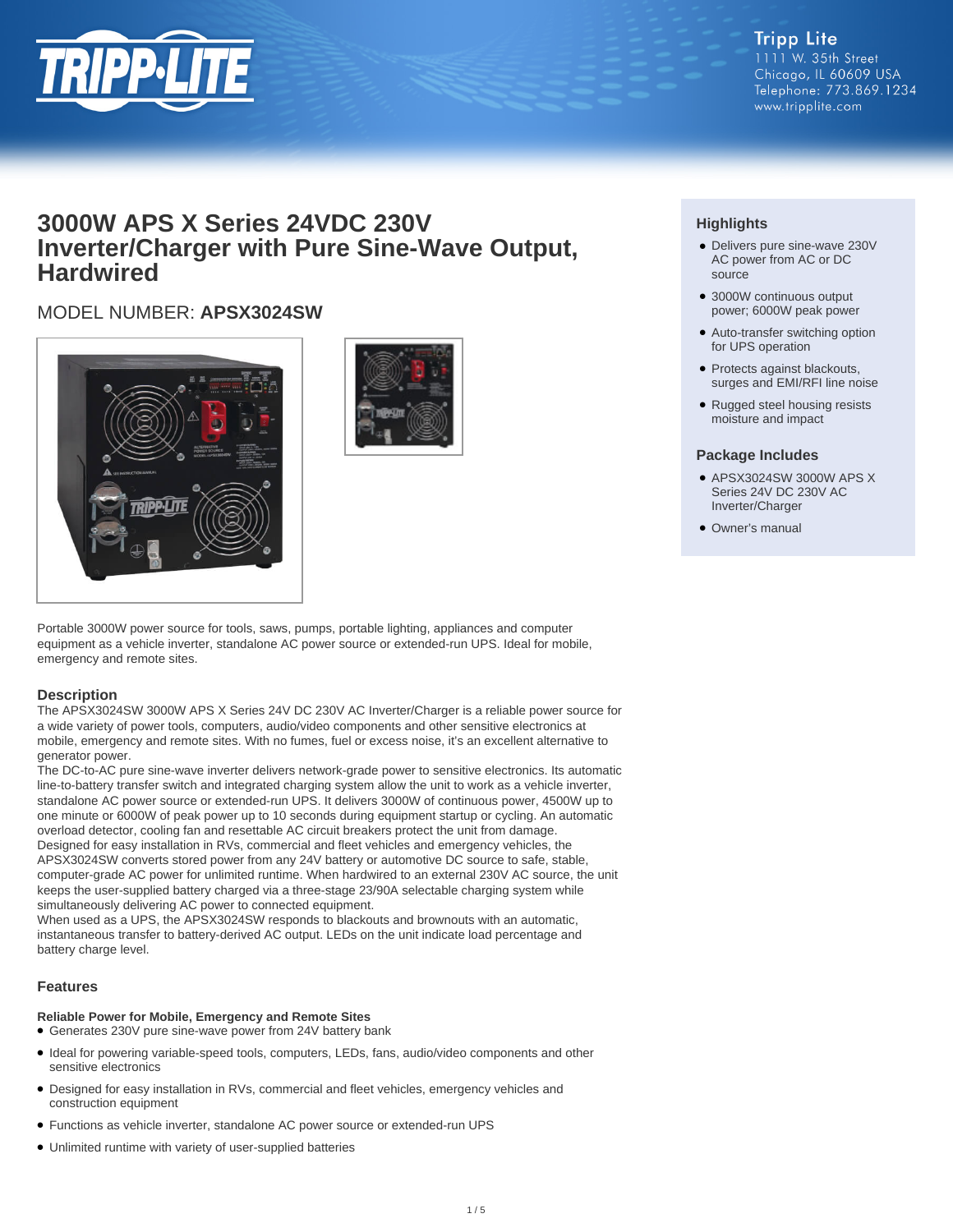

#### **Pure Sine-Wave Power for Normal and Peak Power Demands**

- 3000W of continuous power
- 4500W of reserve power up to 1 min.
- 6000W of peak power up to 10 sec. to accommodate surge power demands during equipment startup and cycling
- Automatic overload detector, built-in cooling fan and resettable AC circuit breakers protect unit from damage
- High-current DC input terminals for simple hardwired installation

#### **Automatic Voltage Regulation**

● Corrects brownouts and overvoltages without using battery power during battery charging and UPS standby modes

#### **Automatic Transfer Switching**

- Transfer relay switches to inverter power during blackout in 20 ms
- 3-position switch enables Auto, Charge Only or System Off mode

#### **3-Stage 23/90A Selectable Battery Charger**

- Serves as battery charger when external 230V AC power is supplied and powering connected equipment
- Protects battery from overcharging and overdischarging
- Low-battery protection prevents excessive battery depletion
- DIP switches configure wet/gel charging profiles

#### **External Ports**

- Battery temperature port allows connection of optional battery temperature sensor
- RJ45 communication port allows connection of optional remote control module, such as Tripp Lite's APSRM4

#### **Front-Panel LEDs**

● Indicate load percentage and battery charge level

#### **Rugged Steel Housing**

- Resists moisture, vibration, impact and high-humidity environments
- Built-in mounting feet for installation on any rigid horizontal surface

# **Specifications**

| <b>OVERVIEW</b>                    |                                                                                                                                                                                                           |
|------------------------------------|-----------------------------------------------------------------------------------------------------------------------------------------------------------------------------------------------------------|
| <b>UPC Code</b>                    | 037332141071                                                                                                                                                                                              |
| <b>INPUT</b>                       |                                                                                                                                                                                                           |
| Nominal Input Voltage(s) Supported | 230V AC                                                                                                                                                                                                   |
| Recommended Electrical Service     | DC INPUT: Requires 24VDC input source capable of delivering 145A for the required duration (when used at full continuous capacity - DC requirements increase during OverPower and DoubleBoost operation). |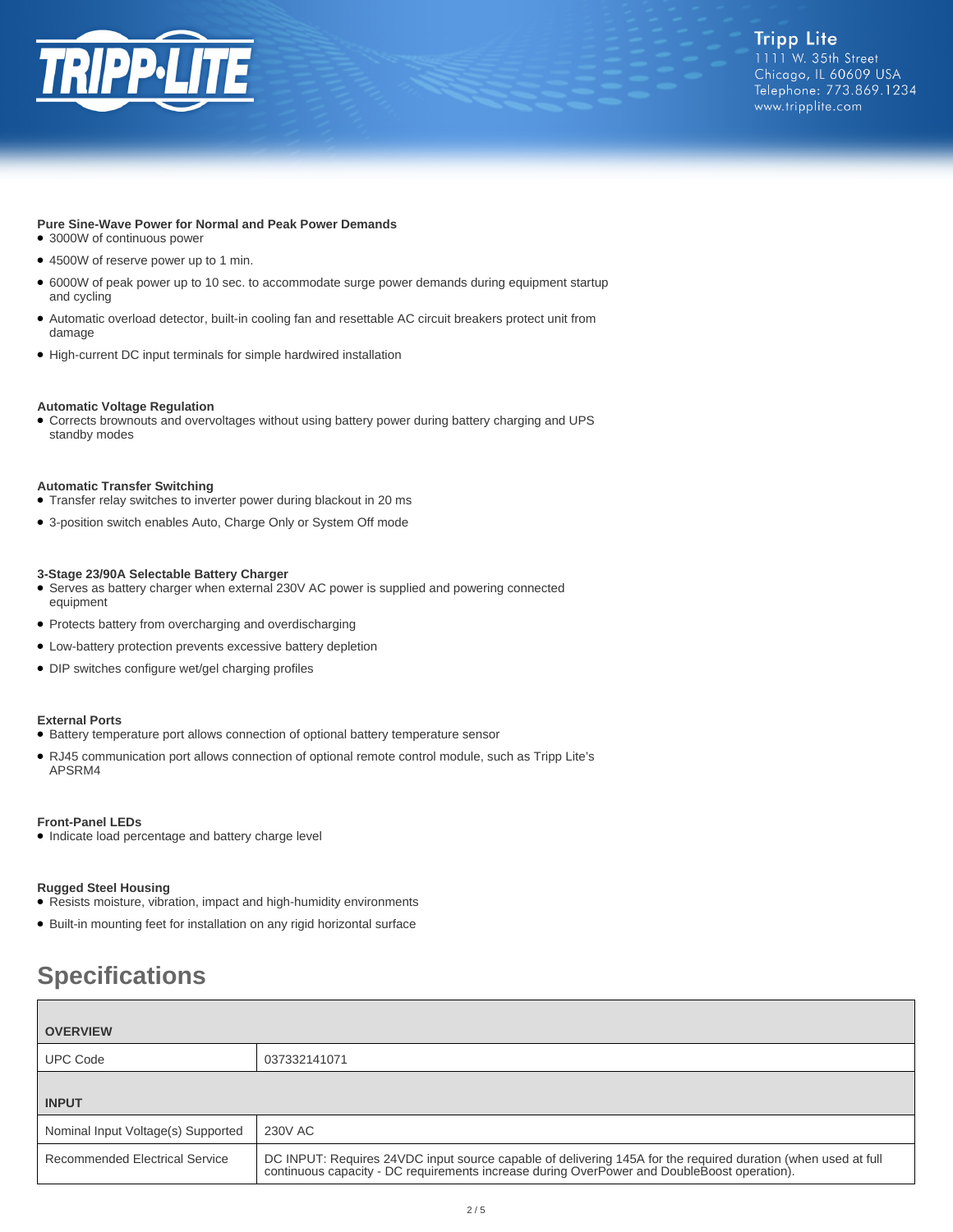

 $\mathbf{L}$ 

| Maximum Input Amps                           | 28                                                                                                                                                                                                                                                                                                                                                                                                              |  |
|----------------------------------------------|-----------------------------------------------------------------------------------------------------------------------------------------------------------------------------------------------------------------------------------------------------------------------------------------------------------------------------------------------------------------------------------------------------------------|--|
| <b>Input Connection Type</b>                 | DC INPUT: Set of DC bolt-down terminals. AC INPUT: Hardwire via built in terminal strip with cover plate                                                                                                                                                                                                                                                                                                        |  |
| Voltage Compatibility (VAC)                  | 230                                                                                                                                                                                                                                                                                                                                                                                                             |  |
| Voltage Compatibility (VDC)                  | 24                                                                                                                                                                                                                                                                                                                                                                                                              |  |
| <b>OUTPUT</b>                                |                                                                                                                                                                                                                                                                                                                                                                                                                 |  |
|                                              |                                                                                                                                                                                                                                                                                                                                                                                                                 |  |
| <b>Frequency Compatibility</b>               | 50 / 60 Hz                                                                                                                                                                                                                                                                                                                                                                                                      |  |
| <b>Frequency Compatibility Details</b>       | 50 or 60 Hz (user-selectable)                                                                                                                                                                                                                                                                                                                                                                                   |  |
| Pure Sine Wave Output                        | Yes                                                                                                                                                                                                                                                                                                                                                                                                             |  |
| Output (Watts)                               | 3000                                                                                                                                                                                                                                                                                                                                                                                                            |  |
| Nominal Output Voltage(s)<br>Supported       | 230V                                                                                                                                                                                                                                                                                                                                                                                                            |  |
| <b>Output Receptacles</b>                    | Hardwire                                                                                                                                                                                                                                                                                                                                                                                                        |  |
| Continuous Output Capacity (Watts)           | 3000                                                                                                                                                                                                                                                                                                                                                                                                            |  |
| Peak Output Capacity (Watts)                 | 6000                                                                                                                                                                                                                                                                                                                                                                                                            |  |
| Output Voltage Regulation                    | LINE POWER (AC): Maintains 230V nominal sine wave output from line power source. INVERTER POWER (AC):<br>Maintains sine wave output voltage of 230 VAC (+/-5%).                                                                                                                                                                                                                                                 |  |
| <b>Output Frequency Regulation</b>           | $50/60$ Hz (+/- 0.3 Hz)                                                                                                                                                                                                                                                                                                                                                                                         |  |
| <b>BATTERY</b>                               |                                                                                                                                                                                                                                                                                                                                                                                                                 |  |
| <b>Expandable Battery Runtime</b>            | Runtime is expandable with any number of user supplied wet or gel type batteries                                                                                                                                                                                                                                                                                                                                |  |
| <b>Expandable Runtime</b>                    | Yes                                                                                                                                                                                                                                                                                                                                                                                                             |  |
| DC System Voltage (VDC)                      | 24                                                                                                                                                                                                                                                                                                                                                                                                              |  |
| Battery Pack Accessory (Optional)            | <a class="productLink" href="//www.tripplite.com/12VDC-Sealed-Maintenance-Free-Battery-All-Inverter-&lt;br&gt;Chargers-12VDC-Battery-Connections~98-121">98-121</a> sealed lead acid battery (optional)                                                                                                                                                                                                         |  |
| <b>Battery Charge</b>                        | Selectable 23 / 90 amp                                                                                                                                                                                                                                                                                                                                                                                          |  |
| <b>VOLTAGE REGULATION</b>                    |                                                                                                                                                                                                                                                                                                                                                                                                                 |  |
| <b>Voltage Regulation Description</b>        | Includes automatic voltage regulation to correct brownouts and overvoltages back to usable levels                                                                                                                                                                                                                                                                                                               |  |
| Overvoltage Correction                       | Overvoltages are automatically reduced by 10%                                                                                                                                                                                                                                                                                                                                                                   |  |
| <b>Brownout Correction</b>                   | Brownouts are automatically boosted by 10% and 20%                                                                                                                                                                                                                                                                                                                                                              |  |
| <b>USER INTERFACE, ALERTS &amp; CONTROLS</b> |                                                                                                                                                                                                                                                                                                                                                                                                                 |  |
| <b>Front Panel LEDs</b>                      | Set of 6 LEDs offer continuous status information on load percentage (6 levels reported) and battery charge level (7<br>levels reported). See manual for sequences.                                                                                                                                                                                                                                             |  |
| Switches                                     | 3 position on/off/remote switch enables simple on/off power control plus "auto/remote" setting that enables distant<br>on/off control of the inverter system when used in conjunction with optional   < a class="productLink"<br>href="//www.tripplite.com/Remote-Control-Module-Tripp-Lite-PowerVerter-Inverters-Inverter-<br>Chargers~APSRM4">APSRM4  accessory when used in inverter mode. In AC uninterrupt |  |
| <b>PHYSICAL</b>                              |                                                                                                                                                                                                                                                                                                                                                                                                                 |  |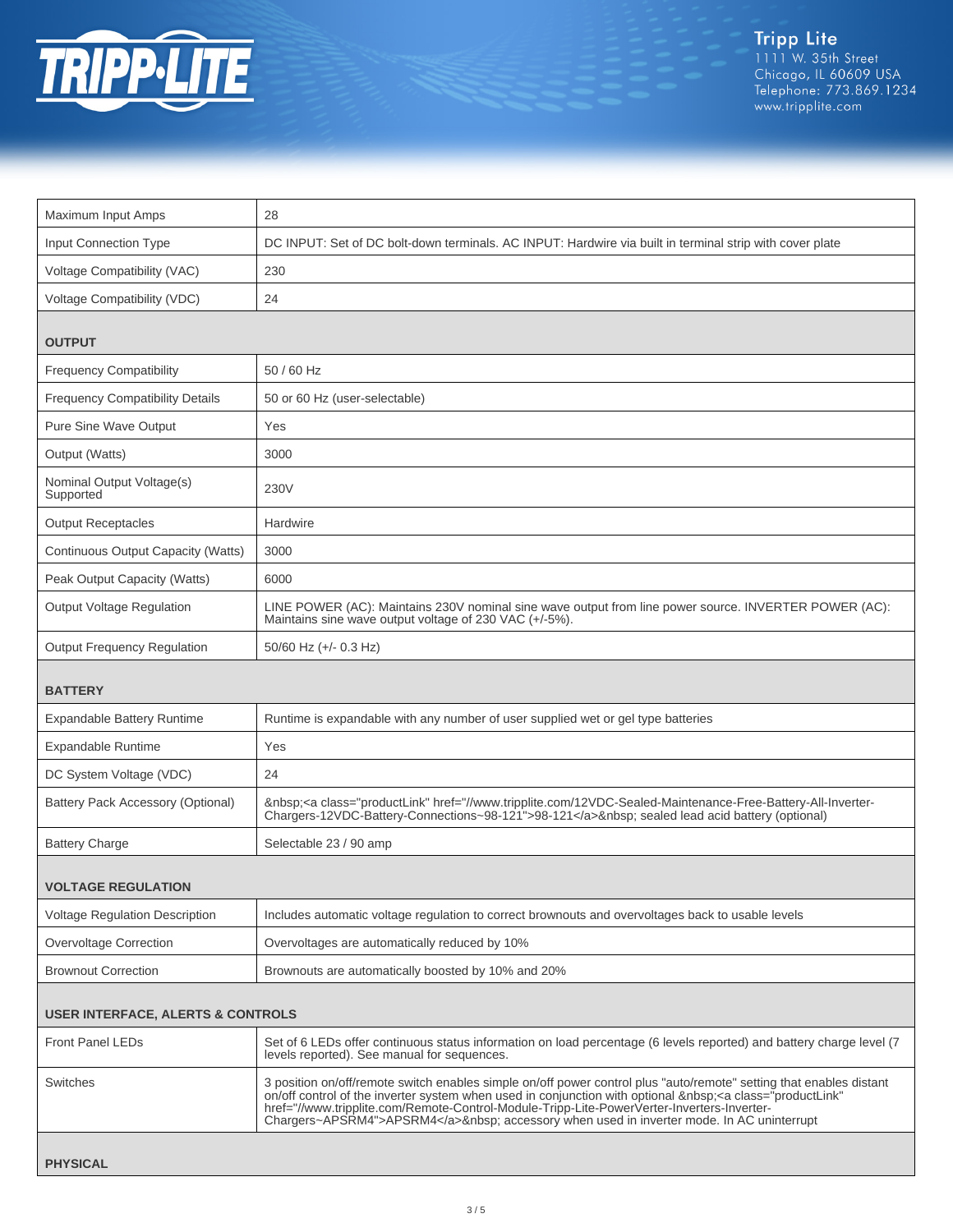

Tripp Lite<br>1111 W. 35th Street<br>Chicago, IL 60609 USA Telephone: 773.869.1234 www.tripplite.com

| Material of Construction                             | Metal                                                                                                                                                                                                                                           |  |
|------------------------------------------------------|-------------------------------------------------------------------------------------------------------------------------------------------------------------------------------------------------------------------------------------------------|--|
| <b>Cooling Method</b>                                | Fan                                                                                                                                                                                                                                             |  |
| Shipping Dimensions (hwd / in.)                      | 20.08 x 18.43 x 22.52                                                                                                                                                                                                                           |  |
| Shipping Dimensions (hwd / cm)                       | 51.00 x 46.81 x 57.20                                                                                                                                                                                                                           |  |
| Shipping Weight (lbs.)                               | 87.00                                                                                                                                                                                                                                           |  |
| Shipping Weight (kg)                                 | 39.46                                                                                                                                                                                                                                           |  |
| Unit Dimensions (hwd / in.)                          | 10.08 x 8.90 x 12.40                                                                                                                                                                                                                            |  |
| Unit Dimensions (hwd / cm)                           | 25.60 x22.606 x 31.496                                                                                                                                                                                                                          |  |
| Unit Weight (lbs.)                                   | 64.8                                                                                                                                                                                                                                            |  |
| Unit Weight (kg)                                     | 29.39                                                                                                                                                                                                                                           |  |
| <b>ENVIRONMENTAL</b>                                 |                                                                                                                                                                                                                                                 |  |
| <b>Relative Humidity</b>                             | 0-95% non-condensing                                                                                                                                                                                                                            |  |
| <b>Operating Temperature</b>                         | 32-104 Fahrenheit / 0-40 Celcius                                                                                                                                                                                                                |  |
| <b>LINE / BATTERY TRANSFER</b>                       |                                                                                                                                                                                                                                                 |  |
| Transfer Time (Line Power to<br><b>Battery Mode)</b> | Dip-switch selectable 20 millisecond (full cycle) / 10 millisecond (half-cycle) transfer times which are compatible with<br>many computers, servers and networking equipment - verify transfer time compatibility of loads for UPS applications |  |
| Low Voltage Transfer to Battery<br>Power             | In 230V AC "auto" mode, inverter/charger switches to battery mode as line voltage drops to 170V AC (user<br>adjustable to 180V).                                                                                                                |  |
| High Voltage Transfer to Battery<br>Power            | In 230V AC "auto" mode, inverter/charger switches to battery mode as line voltage increases to 260V (user<br>adjustable to 270 - see manual).                                                                                                   |  |
| <b>FEATURES &amp; SPECIFICATIONS</b>                 |                                                                                                                                                                                                                                                 |  |
| <b>TVSS Grounding</b>                                | Main grounding lug connects inverter/charger to earth or vehicle chassis ground                                                                                                                                                                 |  |
| <b>STANDARDS &amp; COMPLIANCE</b>                    |                                                                                                                                                                                                                                                 |  |
| <b>Product Certifications</b>                        | <b>UL 1741</b>                                                                                                                                                                                                                                  |  |
| <b>Product Compliance</b>                            | <b>RoHS</b>                                                                                                                                                                                                                                     |  |
| <b>WARRANTY</b>                                      |                                                                                                                                                                                                                                                 |  |
| Product Warranty Period (U.S. &<br>Canada)           | 2-year limited warranty                                                                                                                                                                                                                         |  |
| <b>Product Warranty Period</b><br>(International)    | 2-year limited warranty                                                                                                                                                                                                                         |  |
| Product Warranty Period (Mexico)                     | 2-year limited warranty                                                                                                                                                                                                                         |  |
| Product Warranty Period (Puerto<br>Rico)             | 2-year limited warranty                                                                                                                                                                                                                         |  |

© 2022 Tripp Lite. All rights reserved. All product and company names are trademarks or registered trademarks of their respective holders. Use of them does not imply any affiliation with or endorsement by them. Tripp Lite has a policy of continuous improvement. Specifications are subject to change without notice.